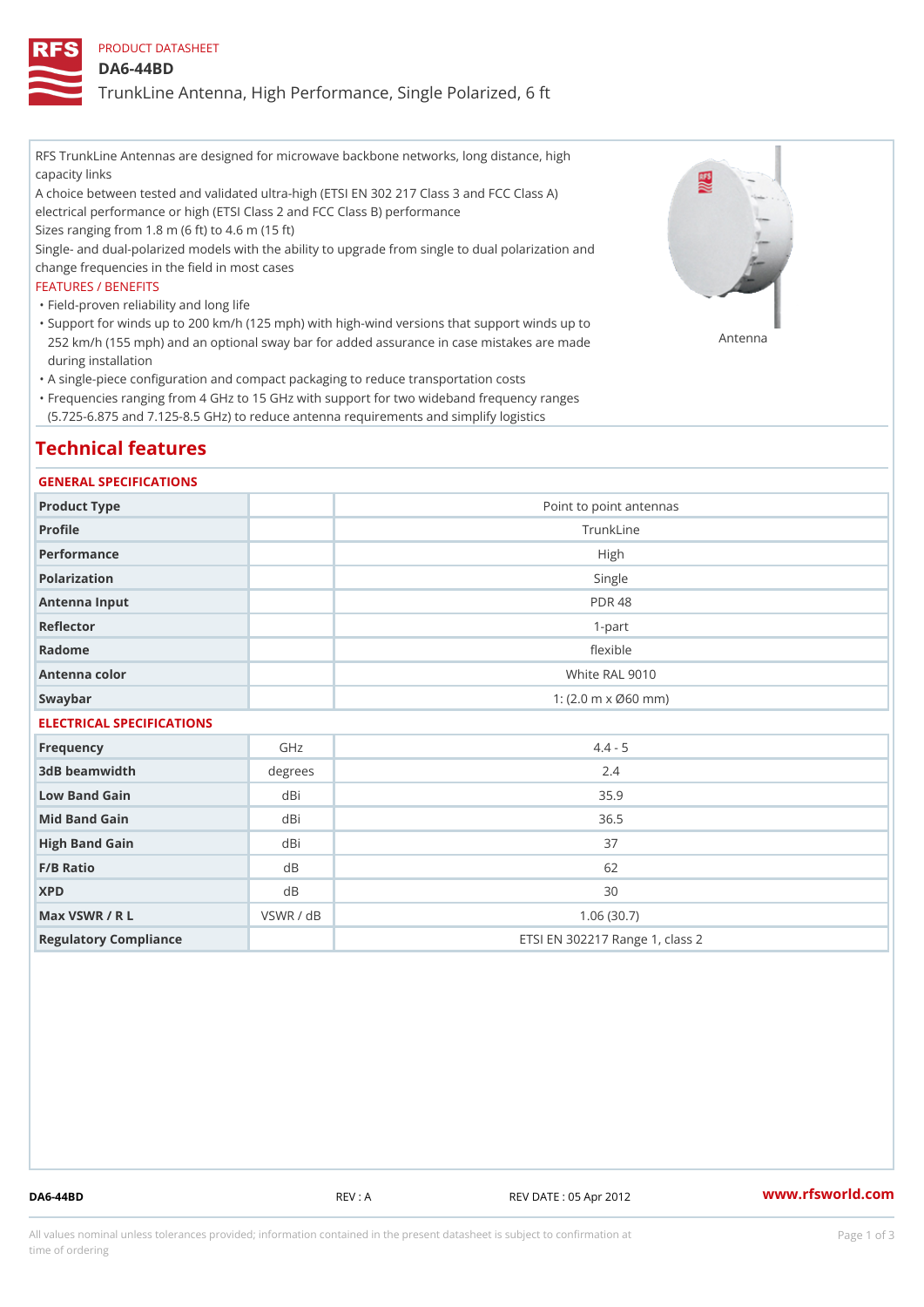# PRODUCT DATASHEET

# DA6-44BD

TrunkLine Antenna, High Performance, Single Polarized, 6 ft

| MECHANICAL SPECIFICATIONS                  |                |              |                                    |                                                   |
|--------------------------------------------|----------------|--------------|------------------------------------|---------------------------------------------------|
| Diameter                                   |                | ft $(m)$     | 6(1.8)                             |                                                   |
| Elevation Adjustment                       |                | degree:      | ± 5                                |                                                   |
| Azimuth Adjustment                         |                | degrees      | ± 5                                |                                                   |
| Polarization Adjustment                    |                | degrees      | ± 5                                |                                                   |
| Mounting Pipe Diameter<br>minimum          |                | $mm$ (in)    | 114(4.5)                           |                                                   |
| Mounting Pipe Diameter<br>maximum          |                | $mm$ (in)    | 114(4.5)                           |                                                   |
| Approximate Weight                         |                | kg (lb)      | 95(209)                            |                                                   |
| Survival Windspeed                         |                | $km/h$ (mph) | 200 (125)                          |                                                   |
| Operational Windspeed                      |                | $km/h$ (mph) | 190 (118)                          |                                                   |
| <b>STRUCTURE</b>                           |                |              |                                    |                                                   |
| Radome Material                            |                |              | PVC coated fabric                  |                                                   |
| FURTHER ACCESSORIES                        |                |              |                                    |                                                   |
| optional Swaybar                           |                |              | 1: SMA-SK-60-2000A (2.0 m x Ø60mm) |                                                   |
| Further Accessories                        |                |              | SMA-WK-6A : Wind Kit               | SMA-SKO-UNIVERSAL-L : Universal sway bar fixation |
| MOUNTOUTLINE                               |                |              |                                    |                                                   |
| $Dimension_A$                              | m m<br>(in)    |              | 2000(79)                           |                                                   |
| $Dimension_B$                              | m m<br>(in)    |              | 1242(48.9)                         |                                                   |
| $Dimension_C$                              | m m<br>(in     |              | 364(14.3)                          |                                                   |
| $Dim_D - D -$<br>$114mm(4.5_{ir})$ $R^{i}$ | m <sub>m</sub> |              | 175(6.9)                           |                                                   |

Dimension\_E

Dimension\_F

mm (in)

m<sub>m</sub> (in)

283 (11.1)

590 (23.2)

DA6-44BD REV : A REV DATE : 05 Apr 2012 [www.](https://www.rfsworld.com)rfsworld.com